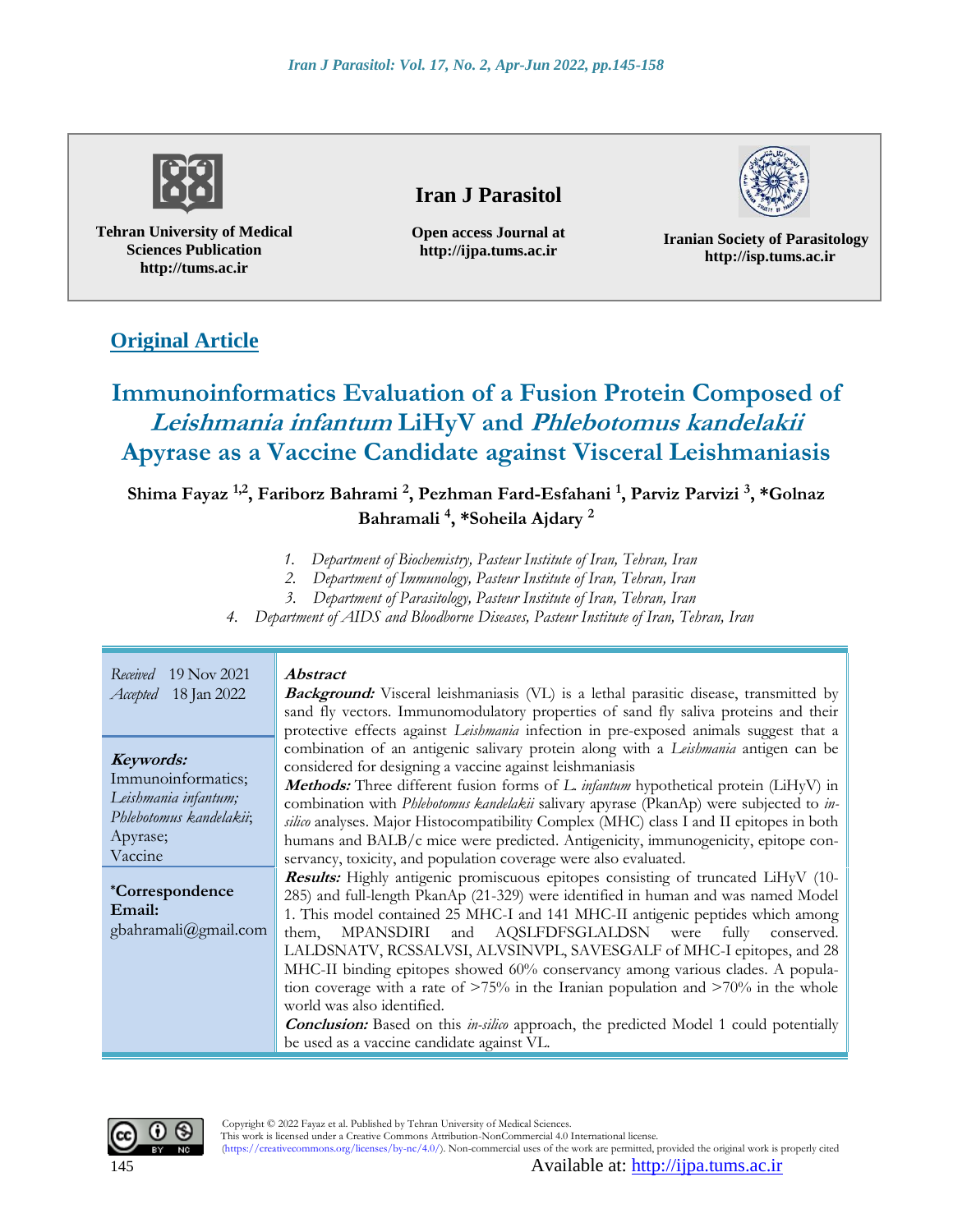## **Introduction**

eishmaniases are a set of vector-borne diseases caused by intracellular parasites of the *Leishmania* genus, transmitted to vertebrate hosts by infected female Phlebotomine sand fly bites during blood-feeding (1, 2). Visceral Leishmaniasis (VL), also known as kala-azar, is the most serious form of leishmaniases and is fatal if left untreated (3). *L. (L.) infantum* is the main causative agent of VL in Iran (4). Many VL control policies such as limiting the vectors and reservoirs are proven ineffective (5, 6). Hence, vaccination remains the most effective approach to provide long-lasting immunity against the infection (6). Despite extensive studies, there is still no reliable VL vaccine (7). Recently, few antigenic proteins specific to *Leishmania* genus (annotated as hypothetical proteins in genome databases), have been revealed by proteomic studies (8). Effective antigen candidates against leishmaniases should be shared by different *Leishmania* species and induce immune responses against all or most of the species (9). Among them is *L. infantum* hypothetical protein V (LiHyV), present in both promastigote and amastigote stages of the parasite (10). LiHyV has a high homology at the amino acid level  $(> 85\frac{9}{9})$  among L. *major*, *L. amazonensis*, and *L. infantum* (11). The recombinant LiHyV protein (rLiHyV) is recognized by antibodies of dogs affected by VL. Moreover, the prophylactic efficacy of rLiHyV protein in a murine model has been reported  $(11)$ . *L*

Sand fly salivary proteins are immunomodulatory and have important roles in the establishment of *Leishmania* infection as well as the immune responses of the host (12, 13). Salivary apyrases of various sand fly species are recognized among the most antigenic salivary proteins, detectable by sera of repeatedlybitten hosts (14-19). *Phlebotomus (P.) kandelakii*  is a widespread vector of *L. infantum* in Iran

(20). Recently, we have characterized the full sequence of salivary apyrase of this vector (PkanAp; NCBI accession number QNG40038).

Assuming that the combination of a *Leishmania* antigen with sand fly salivary antigenic proteins could elevate the potential immunological responses (21), here we used immunoinformatics analyses of three different fusion constructs of LiHyV and PkanAp with a rigid linker (PQDPP), using *in-silico* methods. We then aimed to identify the potentially common immunogenic T-cell epitopes in mice and humans and predicted the best fusion construct, based on the predicted conservancy, antigenicity, physicochemical properties, and tertiary structures.

## **Materials and Methods**

#### **Study plan**

A schematic plan of the methodology is demonstrated in Fig. 1.

#### **Amino acid sequence retrieval, multiple sequence alignment, phylogenetic analysis and signal peptide predictions**

The amino acid sequences of hypothetical proteins, conserved in 5 *Leishmania* species, and also salivary apyrases in various *Phlebotomus* and *Lutzomyia* species were retrieved from NCBI database. The Accession numbers were as follows: Hypothetical protein XP\_001462854.1 (reference sequence), XP\_003858079.1, XP\_888524.1, XP\_001561708.1 and XP\_010703666.1; Salivary apyrase in *P. kandelakii* QNG40038 (reference sequence), AGT96454.1, AAG17637.1, ACS93497.1, ABB00907.1, AAX56357.1, ABI20151.1, ABA12135.1, ADJ54111.1, ADJ54077.1, AAD33513.1, AFP99246.1 and BAM69107.1.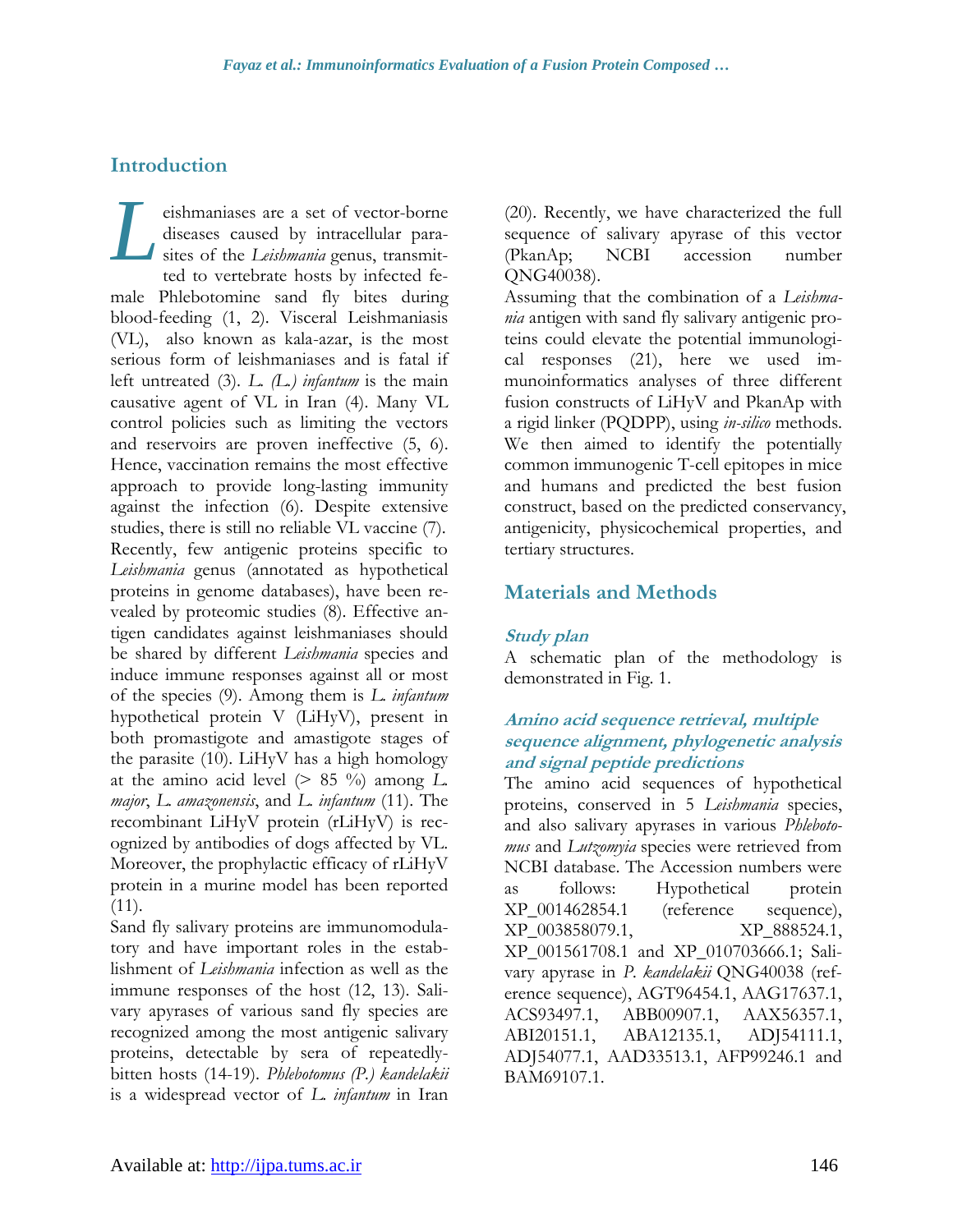

**Fig. 1:** Schematic representation of the immunoinformatics predictions

Conserved regions were obtained by multiple alignments of the hypothetical proteins, as well as the salivary apyrases by ClustalW (22). To infer the evolutionary history of salivary apyrase families, phylogenetic analysis was performed by the maximum likelihood method tested with Jones-Taylor-Thornton (JTT) model by MEGA software v. 6.0 (22). The presence and location of the putative signal peptide of the apyrase were analyzed by Signal P-5.0 server (23).

#### **T-cell epitope prediction in BALB/c mice and humans**

The Major Histocompatibility Complex (MHC) class I and II epitopes of the three arrangements of LiHyV-PQDPP-PkanAp were predicted by IEDB < [http://tools.iedb.org/mhc/n>](http://tools.iedb.org/mhc/n). The most common Human Leukocyte Antigens (HLAs) in the Iranian population were selected according [<http://www.allelefrequencies.net>](http://www.allelefrequencies.net/) website and previously-published papers which in-

.

cluded Iranians from different regions (24, 25), Lur and Kurd ethnicities (26) as well as people from the following provinces of Khorasan in North-East (27), Fars in South (28) and Markazi in Center (29) of Iran. Regarding, BALB/c mice, H2-Dd, H2-Kd, and H2-Ld as MHC-I alleles and H2-IAd, H2-IEd as MHC-II alleles were considered for evaluation.

## **Predictions of antigenicity, immunogenicity, population coverage, and epitope conservancy**

ANTIGENpro was used for the prediction of antigenicity

[<http://scratch.proteomics.ics.uci.edu/>](http://scratch.proteomics.ics.uci.edu/) and VaxiJen v2.0 for antigenic scores of the peptides  $\langle \text{http://www.ddg-} \rangle$ pharmfac.net/vaxijen/> (30) with 0.45 threshold. Immunogenic epitopes capable of eliciting cell-mediated immunity were predicted by IEDB MHC-I immunogenicity prediction module

[<http://tools.iedb.org/immunogenicity/>](http://tools.iedb.org/immunogenicity/)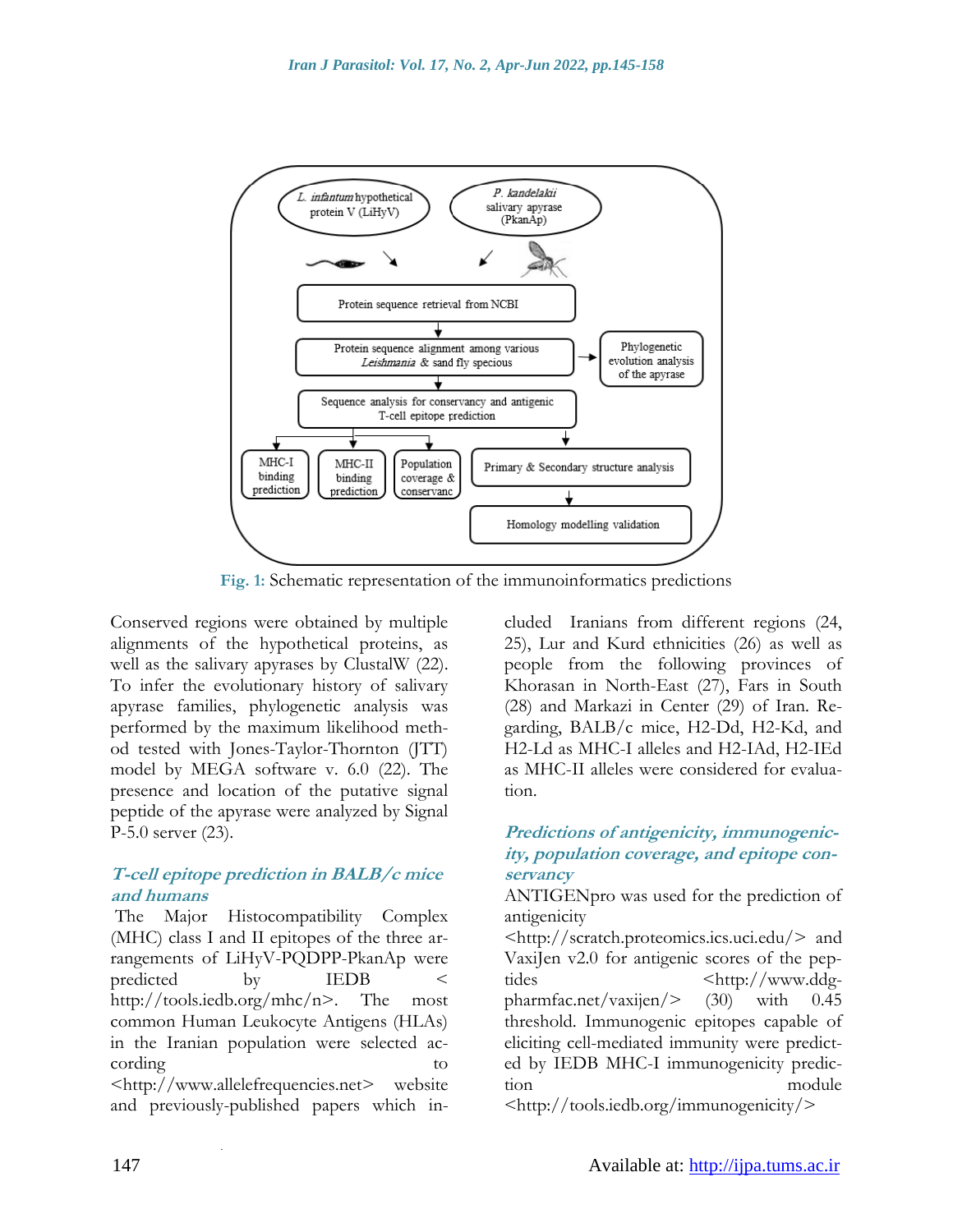where higher scores indicate greater probabilities of eliciting an immune response. Population coverage analysis was done by submitting putative T-cell epitopes from the models to [<http://tools.immuneepitope.org/tools/pop](http://tools.immuneepitope.org/tools/population/iedb_input) [ulation/iedb\\_input>](http://tools.immuneepitope.org/tools/population/iedb_input) while conservancy or variability of the epitopes was evaluated by IEDB conservancy analysis tool [<http://tools.iedb.org/conservancy/>](http://tools.iedb.org/conservancy/) (31).

#### **Toxicity and allergenicity analyses**

The predicted epitopes were evaluated by ToxinPred

[<http://crdd.osdd.net/raghava/toxinpred/>](http://crdd.osdd.net/raghava/toxinpred/) (32). AllerTOP v.2.0 was used to analyze the allergenicity  $\langle \text{https://www.ddg-}$ pharmfac.net/AllerTOP/method.html> (33).

## **Primary and secondary structure analyses**

Physicochemical properties (Mw, amino acid composition, aliphatic index, theoretical Isoelectric point (pI), Grand Average of Hydropathicity index (GRAVY), estimated half-life, and extinction coefficient) were characterized by ProtParam webserver [<https://web.expasy.org/protparam/>](https://web.expasy.org/protparam/) (34). The secondary structure elements (the number of α-helices, β-sheets, and random coils) of the selected models were determined by SOPMA alignment tool [<https://npsa](https://npsa-prabi.ibcp.fr/cgi-bin/npsa_automat.pl?page=/NPSA/npsa_sopma.html)[prabi.ibcp.fr/cgi-](https://npsa-prabi.ibcp.fr/cgi-bin/npsa_automat.pl?page=/NPSA/npsa_sopma.html)

[bin/npsa\\_automat.pl?page=/NPSA/npsa\\_so](https://npsa-prabi.ibcp.fr/cgi-bin/npsa_automat.pl?page=/NPSA/npsa_sopma.html) [pma.html>](https://npsa-prabi.ibcp.fr/cgi-bin/npsa_automat.pl?page=/NPSA/npsa_sopma.html) (35, 36). DiANNA webserver was used to predict cysteine classification and disulfide connectivity (37).

## **Homology modeling validation**

The 3D structures of the proteins were modeled using I-TASSER online server (38) and visualized by PyMol v1.2. The highest confidence score (c-score) signified the best model. The overall model quality was validated by ProSA web tool (39). The stereochemical quality was evaluated by Ramachandran's map from RAMPAGE online server <http://mordred.bioc.cam.ac.uk/~rapper/ rampage.php>.

## **Results**

## **Multiple alignment and phylogenetic analysis**

Based on the protein sequence alignment, two conserved regions (10- 285 and 350- 522 residues) of LiHyV protein were selected. Since *P. kandelakii* is considered as one of the endemic vectors of VL in Iran, a full-length sequence of PkanAp protein was used as the second part of the predicted constructs. The cleavage site of the signal peptide of PkanAp protein sequence was predicted between residues 20 and 21 with a 0.95 probability. Accordingly, 3 possible arrangements of LiHyV-PQDPP-PkanAp fusion protein were designated for further assessments (Table 1).

| <b>Fusion Model*</b>                    | <b>BALB/c</b> mice |              | Human        |              |
|-----------------------------------------|--------------------|--------------|--------------|--------------|
|                                         | CTL epitopes       | HTL epitopes | CTL epitopes | HTL epitopes |
| Model 1                                 | O                  |              | 25           | 141          |
| LiHyV (10-285)- PQDPP- PkanAp (21-329)  |                    |              |              |              |
| Model 2                                 |                    |              | 34           | 153          |
| LiHyV (1-528)- PQDPP- PkanAp (21-329)   |                    |              |              |              |
| Model 3                                 | ר                  |              | 22           | 70           |
| LiHyV (350-522)- PQDPP- PkanAp (21-329) |                    |              |              |              |

**Table 1:** Number of the antigenic peptides of the 3 fusion models

Antigenicity score ≥0.45

\*Predicted fusion models from *L. infantum* hypothetical protein (LiHyV) and *P. kandelakii* salivary apyrase (PkanAp) with the linker (PQDPP). (The first 20 amino acids of PkanAp detected as a signal peptide were excluded)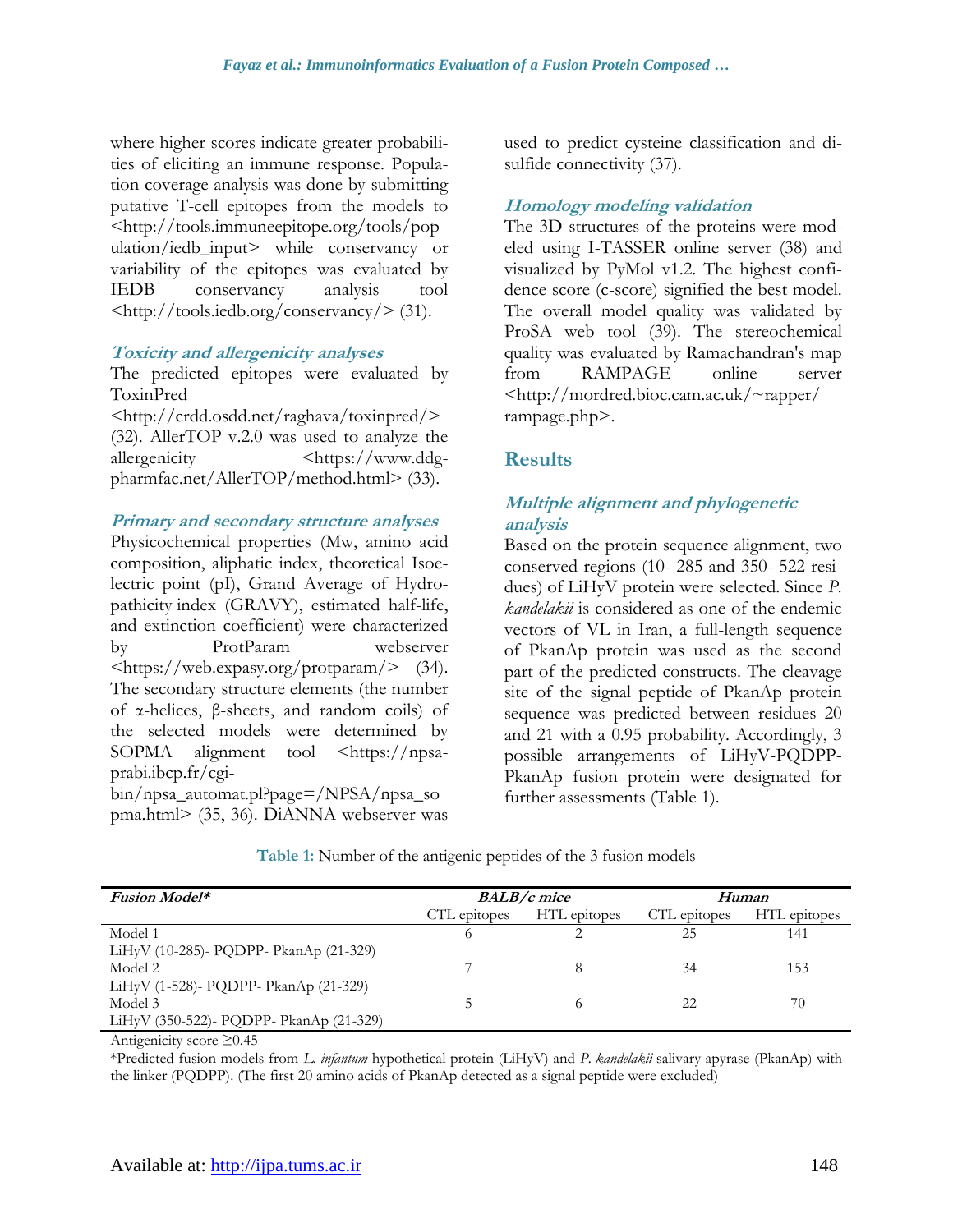Phylogenetic tree analyses of the apyrase family of *Phlebotomus* and *Lutzomyia* salivary proteins indicated a very close relationship between *P. kandelakii* and *P. orientalis* salivary apyrases (Fig. 2).



**Fig. 2:** Phylogenetic tree analysis comparing *P. kandelakii* salivary apyrase (PkanAp) (black circle) with the other apyrases family. Amino acid sequences were compared based on the maximum likelihood method with 1000 bootstrap replicates

#### **Prediction of CTL and HTL epitopes**

The frequencies of high-affinity antigenic peptides (percentile rank  $\leq$  1) of the 3 models are listed in Table 1. Model 2 contained the most peptides with a high antigenicity score. However, in vaccine design, using a short-length conserved model with a high antigenicity score is preferable. A comparison of the 2 truncated models revealed that Model 1 with more antigenic regions had a greater chance to induce a cellular immune response. The differences were not significant for BALB/c mice.

The antigenic Cytotoxic T-Lymphocyte (CTL) epitopes in Model 1 are indicated in Table 2. Since Model 1 had more human Helper Tlymphocyte (HTL) epitopes and the second part of all the models were the same, the conserved and antigenic promiscuous epitopes of truncated LiHyV in Model 1 were reported in Table 3. Altogether, the three fusion protein models were found to be antigenic, according to ANTIGENpro predicted scores of 0.88, 0.92, and 0.94.

.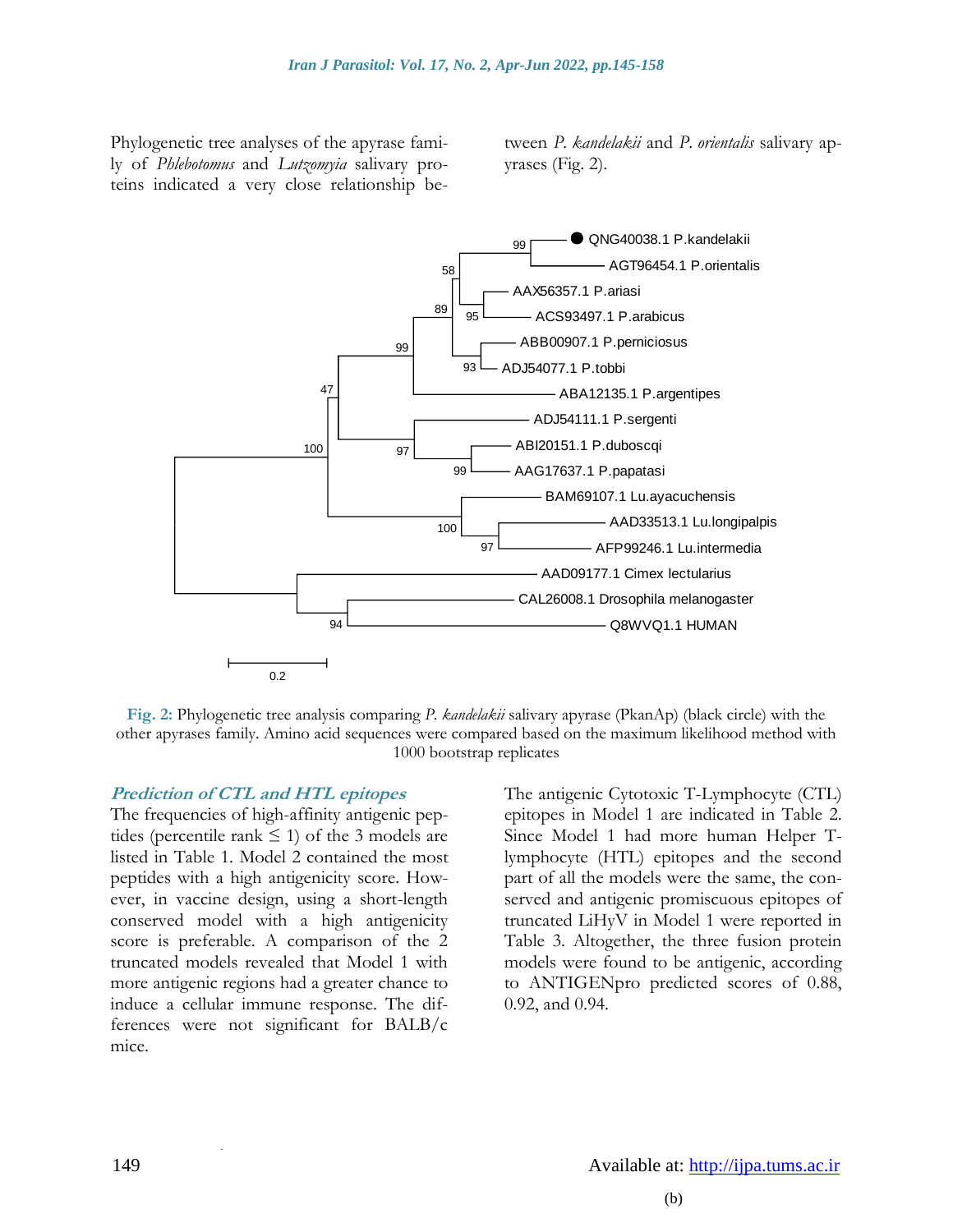| Peptide          | <b>Position</b> | HLA-I         | Percentile | Antigenicity | Immunogenicity |
|------------------|-----------------|---------------|------------|--------------|----------------|
|                  |                 |               | Rank       |              |                |
| <b>ARLSMNMAI</b> | 78-86           | HLA-B*27:02   | 0.08       | 0.4780       | $-0.4725$      |
|                  |                 | HLA-B*27:05   | 0.8        |              |                |
| RCSSALVSI*       | 211-219         | HLA-A*32:01   | 0.6        | 0.5634       | $-0.25433$     |
| LALDSNATV*       | 127-135         | HLA-B*51:01   | 0.4        | 1.0046       | $-0.09277$     |
| <b>ALLCAVVVL</b> | $3 - 11$        | $HLA-A*02:01$ | 0.9        | 0.5302       | 0.07807        |
| SAVESGALF*       | 265-273         | HLA-A*26:01   | 0.59       | 0.6385       | 0.01149        |
| <b>DVTMSDASF</b> | $26 - 34$       | HLA-A*26:01   | 0.58       | 0.7252       | $-0.36796$     |
| ALVSINVPL*       | 215-223         | HLA-A*02:01   | 0.9        | 0.8812       | $-0.0012$      |
| <b>CERCSSALV</b> | 209-217         | $HLA-B*50:01$ | 0.1        | 0.932        | $-0.32774$     |
| <b>MSDASFDDY</b> | 29-37           | $HLA-A*01:01$ | 0.11       | 1.0868       | 0.02735        |
| <b>DASFDDYTM</b> | $31 - 39$       | HLA-B*35:01   | 0.5        | 1.2381       | 0.12614        |
| MPANSDIRI**      | 100-108         | $HLA-B*51:01$ | 0.2        | 1.4794       | 0.00853        |
| <b>ELIYFNGKL</b> | 351-359         | HLA-A*26:01   | 0.66       | 0.9218       | 0.04999        |
| <b>ERNGQTVTY</b> | 549-557         | HLA-B*27:02   | 0.86       | 1.2339       | 0.01326        |
| <b>ESGHITNIY</b> | 436-444         | $HLA-A*01:01$ | 0.65       | 0.6599       | 0.28199        |
| <b>FTQNSYHGL</b> | 337-345         | $HLA-B*35:03$ | 0.51       | 0.9496       | $-0.16159$     |
| <b>GAELSELIY</b> | 346-354         | HLA-A*01:01   | 0.73       | 0.9649       | 0.02289        |
| <b>IERNGQTVT</b> | 548-556         | HLA-B*50:01   | 0.29       | 1.3453       | $-0.00887$     |
| <b>KEISESGHI</b> | 432-440         | HLA-B*50:01   | 0.33       | 1.6263       | $-0.134$       |
| <b>NIYWENQYK</b> | 442-450         | $HLA-A*03:01$ | 0.67       | 0.7244       | 0.21318        |
|                  |                 | HLA-A*11:01   | 0.79       |              |                |
| <b>NRFTSIVKY</b> | 307-315         | HLA-B*27:02   | 0.17       | 0.5829       | $-0.04992$     |
|                  |                 | $HLA-B*27:05$ | 0.6        |              |                |
| <b>SESGHITNI</b> | 435-443         | HLA-B*50:01   | 0.29       | 1.2185       | 0.16616        |
| <b>SGHITNIYW</b> | 437-445         | HLA-B*57:01   | 1          | 1.5017       | 0.28629        |
| <b>SIVKYGELK</b> | 311-319         | $HLA-A*11:01$ | 0.44       | 0.9789       | $-0.09728$     |
| <b>SPRKNIWVF</b> | 471-479         | HLA-B*35:01   | 0.37       | 1.1449       | 0.12984        |
| <b>YFNGKLYTI</b> | 354-362         | $HLA-A*24:02$ | 0.43       | 2.8865       | $-0.16888$     |

**Table 2:** Antigenic epitopes of Model 1 interacting with human HLA-I

Model 1 [LiHyV (10-285)-PQDPP-PkanAp (21-329)].

\*epitopes with 60% conservancy, \*\*fully conserved epitopes.

Antigenicity score ≥0.45.

Positions of peptides: 1-276 aa of LiHyV, 277-281 aa of linker, 282-590 aa of PkanAp

#### **Population coverage and conservancy analysis of Model 1**

MHC-binding peptides analyzed for population coverage revealed acceptable coverage of 87.76% for MHC- I and 77.63% for MHC-II in the Iranian population. The results for other populations are indicated in Table 4. Two fully conserved epitopes including MPANS-

DIRI and AQSLFDFSGLALDSN were indicated while four CTL epitopes including LALDSNATV, RCSSALVSI, ALVSINVPL, and SAVESGALF showed 60% conservancy (Table 2). Furthermore, 28 HTL epitopes were 60% preserved among the various clades (Table 3).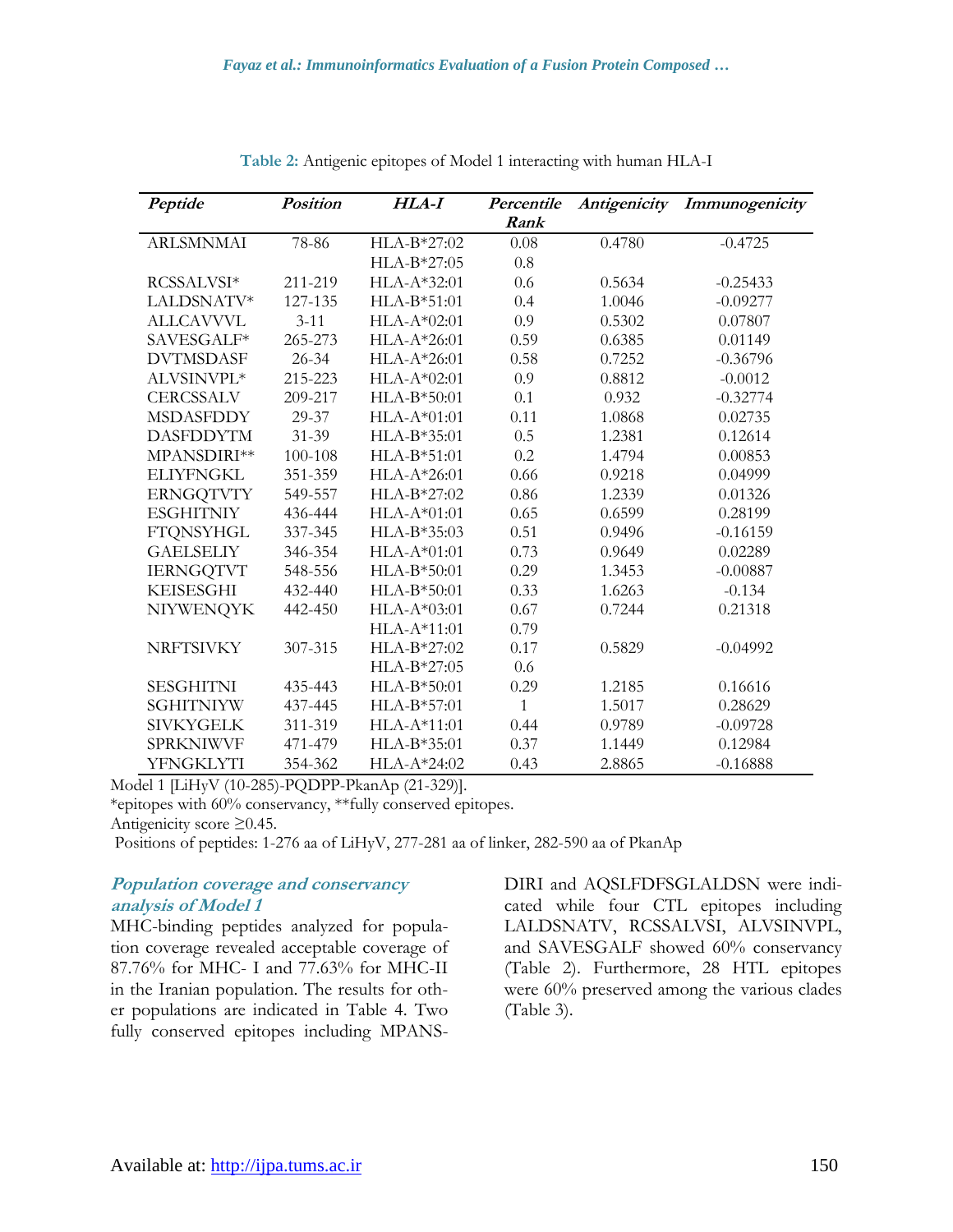| Peptide                | *Positi | <b>HLA-II</b>                        | Antigenic- |
|------------------------|---------|--------------------------------------|------------|
|                        | on      |                                      | ity        |
| ADVVTVQLINS-           | $48-62$ | HLA-DRB1*03:06, HLA-DRB1*03:07, HLA- | 0.5197     |
| QVSG                   | 94-108  | DRB1*03:08                           | 1.3287     |
| <b>ITLSGVMPANSDIRI</b> |         | HLA-DRB1*11:07                       |            |
| <b>MPANSDIRIVATTGS</b> | 100-114 | HLA-DRB1*03:06, HLA-DRB1*03:07, HLA- | 0.8680     |
| PANSDIRIVATTGSL        | 101-115 | DRB1*03:05, HLA-DRB1*03:08, HLA-     | 0.7589     |
| <b>ANSDIRIVATTGSLA</b> | 102-116 | DRB1*03:09, HLA-DRB1*04:02,          | 0.8213     |
| NSDIRIVATTGSLAP        | 103-117 | HLA-DRB1*04:08, HLA-DRB1*04:10, HLA- | 0.8890     |
| <b>SDIRIVATTGSLAPA</b> | 104-118 | DRB1*04:23, HLA-DRB1*04:26, HLA-     | 0.7071     |
| <b>DIRIVATTGSLAPAQ</b> | 105-119 | DRB1*04:21, HLA-DRB1*11:07,          | 0.8234     |
| <b>IRIVATTGSLAPAQS</b> | 106-120 | HLA-DRB1*11:04, HLA-DRB1*11:06, HLA- | 0.4904     |
|                        |         |                                      |            |
|                        |         | DRB1*11:02, HLA-DRB1*11:21, HLA-     |            |
|                        |         | DRB1*11:28, HLA-DRB1*13:07, HLA-     |            |
|                        |         | DRB1*13:05, HLA-DRB1*13:01, HLA-     |            |
|                        |         | DRB1*13:11, HLA-DRB1*13:22, HLA-     |            |
|                        |         | DRB1*13:28, HLA-DRB1*13:27           |            |
| <b>AQSLFDFSGLALDS</b>  | 118-132 | HLA-DRB1*15:06                       | 0.5132     |
| N                      | 119-133 |                                      | 0.5365     |
| QSLFDFSGLALDSN         | 120-134 |                                      | 0.4744     |
| A                      | 121-135 |                                      | 0.5750     |
| SLFDFSGLALDSNA<br>T    |         |                                      |            |
| <b>LFDFSGLALDSNAT</b>  |         |                                      |            |
| V                      |         |                                      |            |
| FDFSGLALDSNATV         | 122-136 | $HLA-DRB1*04:01$                     | 0.8913     |
| М                      |         | HLA-DRB1*13:41                       |            |
| DFSGLALDSNATVM         | 123-137 | HLA-DRB1*11:86, HLA-DRB1*13:16, HLA- | 1.2197     |
| V                      | 124-138 | DRB1*13:41                           | 1.4112     |
| FSGLALDSNATVMV         | 125-139 | HLA-DRB1*13:38, HLA-DRB1*13:36, HLA- | 1.3744     |
| E                      | 126-140 | DRB1*13:65                           | 1.3111     |
| SGLALDSNATVMVE         |         | HLA-DRB1*13:76, HLA-DRB1*13:96       |            |
| N                      |         |                                      |            |
| <b>GLALDSNATVMVE</b>   |         |                                      |            |
| NT                     |         |                                      |            |
| VDY-                   | 204-218 | HLA-DRB1*03:05, HLA-DRB1*11:14, HLA- | 0.8439     |
| <b>GRCERCSSALVS</b>    | 205-219 | DRB1*11:20                           | 0.7467     |
| <b>DYGRCERCSSALVSI</b> | 206-220 | HLA-DRB1*11:28, HLA-DRB1*13:07, HLA- | 0.7573     |
| YGRCERCSSALVSIN        |         | DRB1*13:05                           |            |
|                        |         | HLA-DRB1*13:23                       |            |
| <b>ERCSSALVSINVPLV</b> |         | HLA-DRB1*03:05, HLA-DRB1*03:09, HLA- |            |
| RCSSALVSINVPLVV        | 210-224 | DRB1*11:07                           | 0.6017     |
| CSSALVSINVPLVVD        | 211-225 | HLA-DRB1*11:04, HLA-DRB1*11:06, HLA- | 0.7988     |
| SSALVSINVPLVVDA        | 212-226 | DRB1*11:28                           | 0.7077     |
| SALVSINVPLVVDAS        | 213-227 | HLA-DRB1*13:05, HLA-DRB1*13:11       | 0.8872     |
| ALVSINVPLVVDASS        | 214-228 |                                      | 0.7955     |
|                        | 215-229 |                                      | 0.6058     |
| LVSINVPLVVDASSL        | 216-230 |                                      | 0.5107     |
| VSINVPLVVDASSLF        | 217-231 | HLA-DRB1*03:05, HLA-DRB1*03:09, HLA- | 0.6508     |
|                        |         | DRB1*11:07                           |            |
|                        |         |                                      |            |

Model 1 [LiHyV (10-285)-PQDPP-PkanAp (21-329)].

.

\*Positions of peptides: 1-276 aa of LiHyV, 277-281 aa of linker, 282-590 aa of PkanAp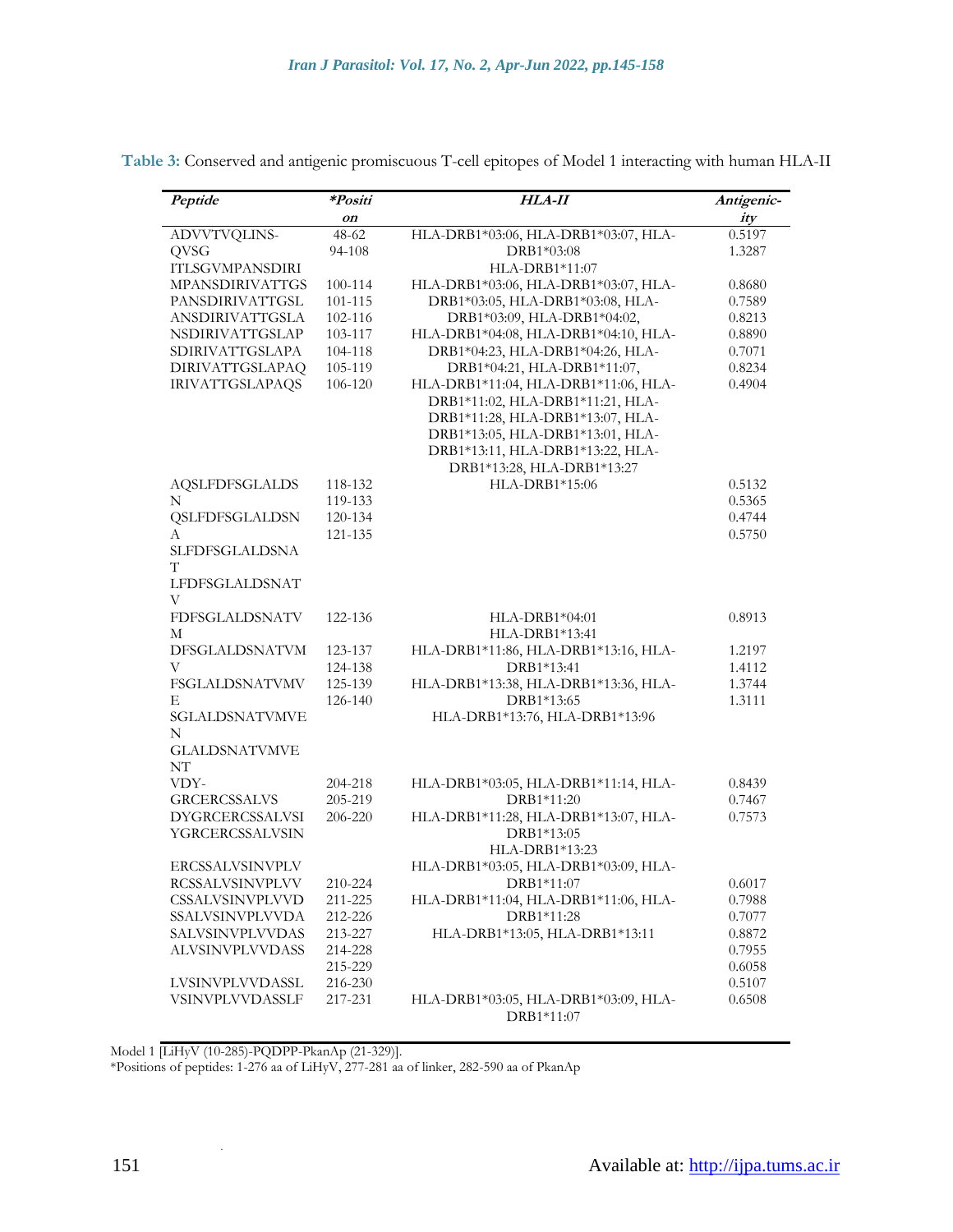| Location       | <b>MHC-I</b><br>*PPC(%) | Average of<br><b>Epitope Hits</b> | <b>MHC-II</b><br>$PPC(^{o}/_{o})$ | Average of<br>Epitope<br>Hits |
|----------------|-------------------------|-----------------------------------|-----------------------------------|-------------------------------|
| Iran           | 87.76                   | 8.07                              | 77.63                             | 30.01                         |
| Southwest Asia | 80.9                    | 6.76                              | 94.07                             | 27.99                         |
| Europe         | 96.65                   | 8.68                              | 79.07                             | 32.48                         |
| North America  | 89.28                   | 6.98                              | 76.73                             | 30.03                         |
| South America  | 64.96                   | 3.47                              | 58.8                              | 15.83                         |
| North Africa   | 73.54                   | 5.63                              | 81.61                             | 35.12                         |
| World          | 91.08                   | 7.15                              | 73.0                              | 26.98                         |

**Table 4:** Population coverage of Model 1

\*PPC: Percent of Population Coverage

## **Toxicity and allergenicity appraisal of Model 1**

Toxicity prediction of the epitopes confirmed that all 9-mer peptides were non-toxic. Except for TVDYGRCERCSSALV epitope, the rest of the 15-mer peptides were also identified as non-toxic. The allergenicity of this vaccine candidate was nonallergic and safe.

## **Primary and secondary structure analysis of Model 1**

This Model is composed of 596 amino acids containing 55 negatively-charged and 57 positively-charged residues with a pI value of 8.11. The predicted Mw of the protein was 64.6 kDa. The protein model was estimated to be stable due to its high aliphatic index of 90.1 and appropriate instability index of 22.60. Moreover, the model is expected to be hydrophilic (GRAVY: -0.043), consisting of 16.44% alpha-helices, 10.57% beta turns, 40.60% random coils and 32.38% extended strands. Three disulfide bonds were predicted at 6 – 209 (LiHyV: ALALLCAVVVL – VDY-GRCERCSS), 212 – 499 (LiHyV: GRCERCSSALV – PkanAp: EENTGCN- $QIIT$ ), and  $236 - 484$  (LiHyV: FRVANCKAVGA – PkanAp: FMPRK-CSNQQF) locations.

## **Tertiary structure prediction and validation of Model 1**

The generated C-score by I-TASSER was within an acceptable confidence range (-0.94). Ramachandran Plot results indicated that 61.1% of the residues were in the favored region and most of them were in the allowed regions (Fig. 3). The protein image is shown in Fig. 4A. ProSA z-score was -4.61 that indicating the acceptable quality of the generated model (Fig. 4B).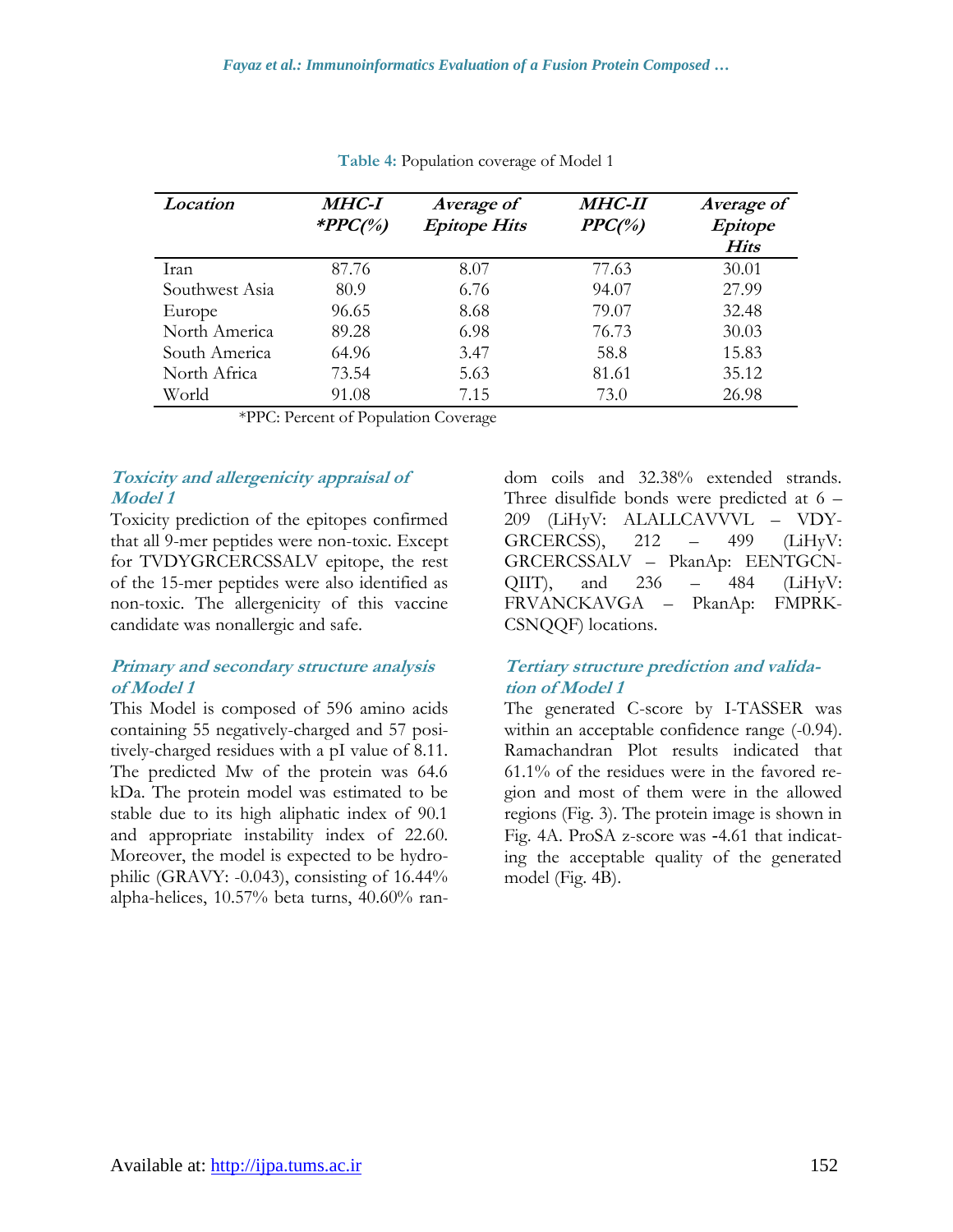

**Fig. 3:** Ramachandran plot indicating the percentages of the residues in the favored and allowed regions

.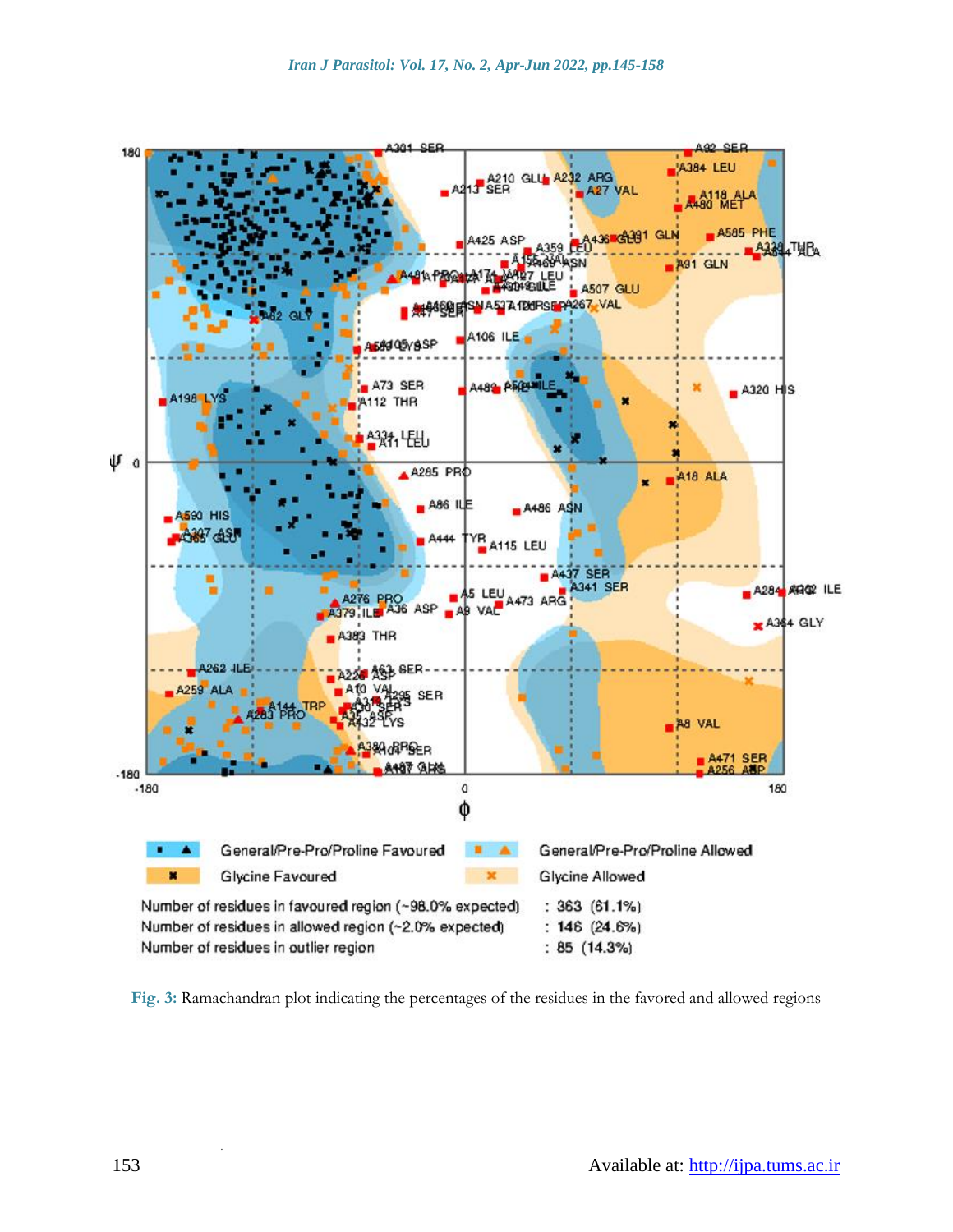

**Fig. 4:** Structural analyses of Model 1. **(A)** Tertiary structure of protein Model 1: yellow, red, and green colors indicates LiHyV (10-285), PQDPP (rigid linker), and PkanAp (21-329), respectively **(B)** ProSA plot in which the black spot represents the overall quality of the final model compared to the structure of proteins with a similar size that was determined by X-ray and NMR

## **Discussion**

Many studies (reviewed by Ratnapriya et al) on vaccine development against VL have been conducted over the last decade; however, no appropriate VL vaccine is available so far (40). Since *L. infantum* is an intracellular parasite, the Th1 immune response plays a major role in controlling VL while the humoral response seems less important. Accordingly, T-cell epitopes-based vaccines are more efficient against VL (41). Among major considerations in designing vaccines is to overcome the discrepancy in the immune response in a genetically heterogeneous population. Therefore, prediction and conservancy analyses of promiscuous T-cell-binding epitopes to HLA-I and II molecules that drive CD8+ and CD4+ T-cell responses in a target population would be of utmost importance. Herein, we predicted for the first time three fusion protein models, incorporating LiHyV and PkanAp to design a subunit vaccine for the prevention of VL in humans. Furthermore, we evaluated potential T-cell epitopes, antigenicity, immunogenicity, epitope conservancy, toxicity, and population coverage of these models.

Immunization of BALB/c mice with a recombinant LiHyV (rLiHyV) and two of its CD8+ T-cell epitopes indicated that mice vaccinated with rLiHyV/saponin exhibited a Th1 cellular response with high production of IFN-γ and reduced parasite burden compared (11). Since the two aforementioned epitopes showed poor immunogenicity alone, it appears that selecting a larger portion of the protein with more immunogenic epitopes would make a better vaccine candidate. Computational vaccinology methods have been used in another study where using multiple peptides was assumed to improve the protective efficacy of a VL vaccine, in which potential immunodominant epitopes of LiHyV along with antigenic proteins were selected (42). Immunization of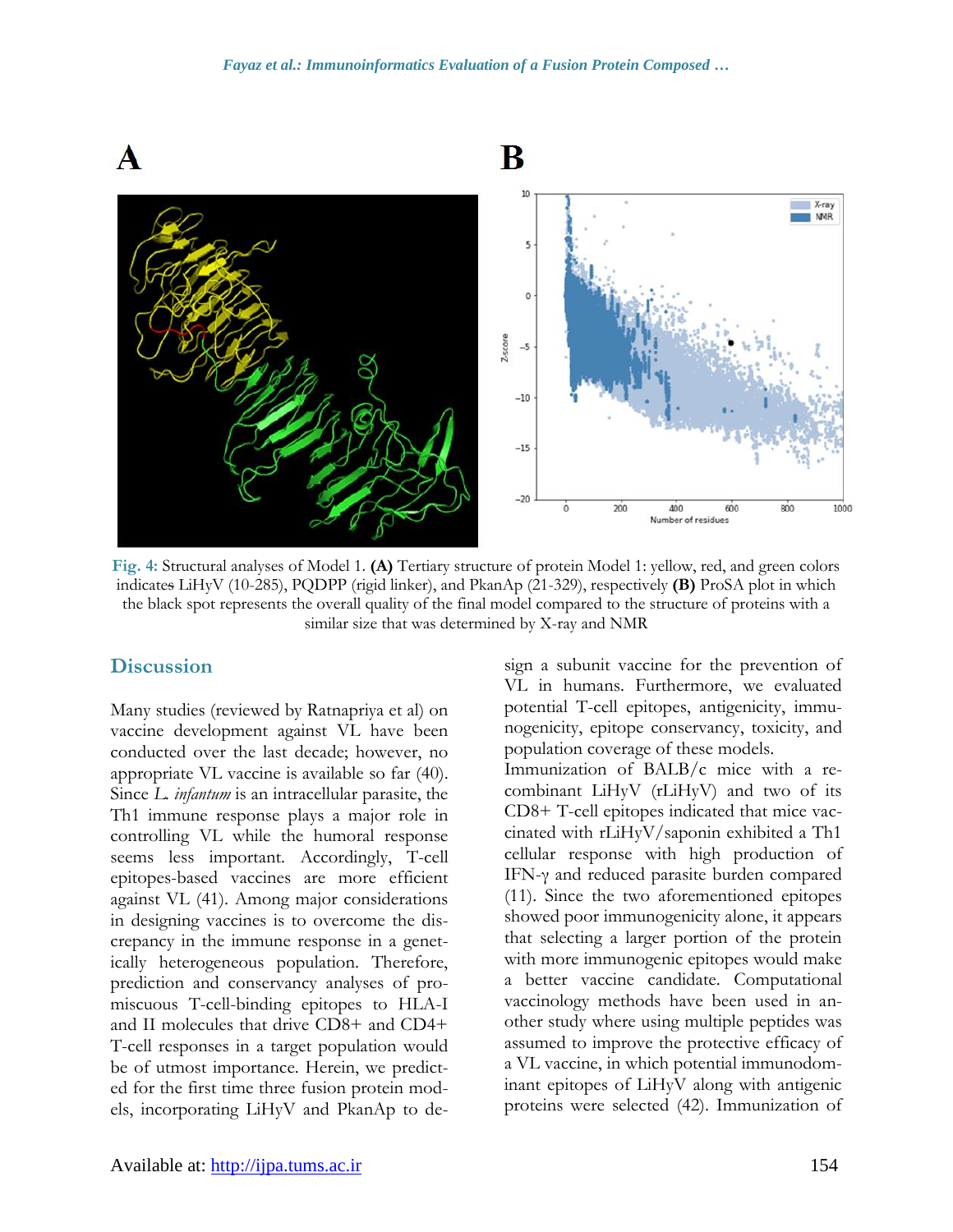BALB/c mice with this construct has caused robust Th1 response and significantly reduced Th2 response and parasite load (43).

It is known that sand fly salivary components are highly antigenic and the hosts repeatedly bitten by sand fly or immunized with sand fly salivary proteins, become protected against Leishmania infections (18, 19). Hence, recombinant proteins based on the antigens found in sand fly saliva are currently under investigation as vaccines against leishmaniases (18, 19). Interestingly, yellow related proteins and apyrase of *P. papatasi* saliva have been shown to induce significant CD4+ proliferation and IFN-γ production in the immunized individuals. Moreover, multiplex cytokine analysis has revealed that a Th1-polarized response could be prompted by such proteins (44).

Here, based on multiple sequences alignment of available LiHyV proteins in the database, two regions were selected as the first parts of fusion Models 1 and 3. In Model 2, full lengths of LiHyV and PkanAp were fused. The immunoinformatics analyses of the models indicated that the full lengths of both proteins contained more MHC-binding regions; however, they were not all conserved and epitopic. Consequently, we focused on Models 1 and 3 with shorter lengths, based on the Tcell epitopes localization in conserved regions and their binding abilities to BALB/c mice and human MHC-I and II, as well as their antigenicity and immunogenicity. The toxicity scores of the predicted T-cell epitopes of all the models were also examined. The BALB/c mice MHC-I binding regions with high antigenicity scores were comparatively alike in all 3 models. Considering MHC-II binding, Model 3 disclosed more antigenic properties than Model 1 for BALB/c mice. To verify whether the obtained results were also compatible with humans, human MHC molecules were also examined for the 3 models. When the most common HLA with the most frequent alleles in the Iranian population was selected, Model 1 contained 25 antigenic peptides with MHC-I

affinity. Among them, MPANSDIRI showed a high Vaxigen score (1.4794), positive immunogenicity score, and 100% conservancy among different clades. Also, four epitopes of Model 1, showed a high antigenicity score with 60% conservancy (Table 2). We identified, 22 antigenic peptides with MHC-I affinity in Model 3 which only 3 epitopes were 60% conserved.

Considerable differences were also observed over HLA-II binding antigenic epitopes, between Models 1 and 3. In Mode 1, we detected 141 HLA-II binding peptides with high antigenicity scores which were similar to fulllength Model 2 with 153 antigenic binding epitopes. However, the antigenic peptides were reduced to 70 in Model 3. In Model 1, from 141 HLA-II peptides, 76 epitopes were derived from LiHyV and 65 were from PkanAp. Since the second part of the models was the same, in Model 3 only 5 antigenic epitopes belonged to LiHyV.

Epitope conservancy has a principal role in the efficiency of a vaccine. While HLA-II antigenic epitopes of Model 1 were fully conserved and had 28 antigenic epitopes with 60% conservancy, no HLA-II antigenic epitopes with  $\geq 60\%$  conservancy could be revealed in Model 3. Altogether, fusion Model 1 with more antigenic regions, especially concerning HLA-II promiscuous epitopes, presented a greater possibility to induce a cellular immune response. The predicted peptides of Model 1 with affinity to human MHC-I, demonstrated 87.76% coverage in the Iranian population and 91.08% in the whole world whereas MHC-II peptides exhibited 77.63% in the Iranian population and 73.03% worldwide coverage. Moreover, high population coverage in Europe, America, Africa, and South-West Asia for both MHC classes was observed (Table 4).

.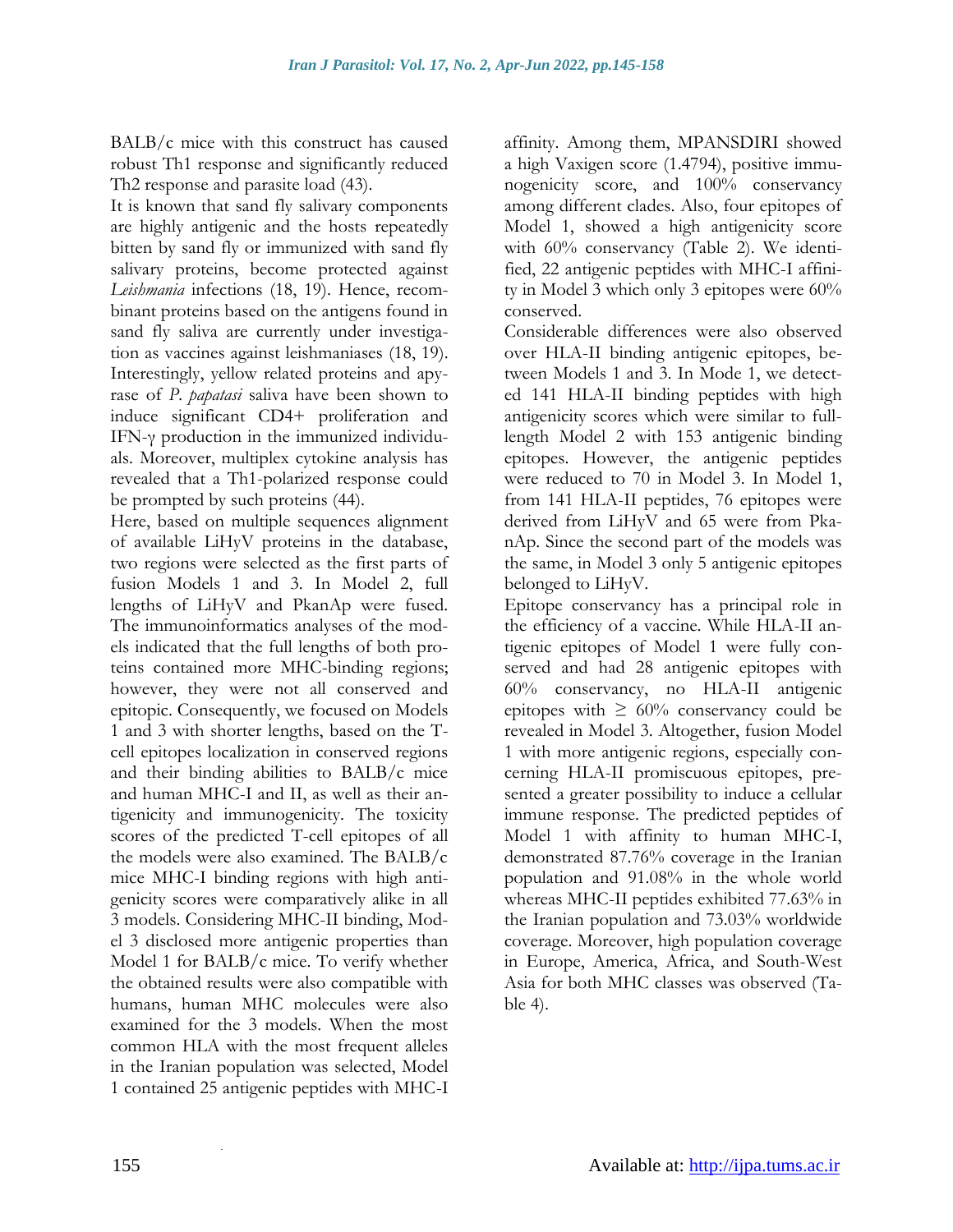# **Conclusion**

Our proposed fusion construct of LiHyV-PkanAp incorporates highly promiscuous HLA-I and HLA-II restricted epitopes, as well as immune-dominant regions. Model 1 is envisaged to stimulate both CD4+ and CD8+ T-cell responses which could potentially contribute to the pathogen elimination inside the infected cells. Further in-vitro and in-vivo assessments are required to confirm the efficacy of this construct as a protective vaccine against VL.

# **Acknowledgements**

This project was funded by the Pasteur Institute of Iran (Grant ID TP-9348 to Shima Fayaz, as a part of her Ph.D. Thesis allocation).

# **Conflict of interest**

The authors declare that they have no conflict of interest.

# **References**

- 1. Asmaa Q, Salwa A-S, Al-Tag M, et al. Parasitological and biochemical studies on cutaneous leishmaniasis in Shara'b District, Taiz, Yemen. Ann Clin Microbiol Antimicrob. 2017;16(1):47.
- 2. Maroli M, Feliciangeli M, Bichaud L, et al. Phlebotomine sandflies and the spreading of leishmaniases and other diseases of public health concern. Med Vet Entomol. 2013;27(2):123-47.
- 3. El Hajj R, El Hajj H, Khalifeh I. Fatal visceral leishmaniasis caused by *Leishmania infantum*, Lebanon. Emerg Infect Dis. 2018;24(5):906-7.
- 4. Mohebali M. Visceral leishmaniasis in Iran: review of the epidemiological and clinical features. Iran J Parasitol. 2013;8(3):348-58.
- 5. Moafi M, Rezvan H, Sherkat R, et al. *Leishmania* vaccines entered in clinical trials: A review of literature. Int J Prev Med. 2019;10:95.
- 6. Duthie MS, Favila M, Hofmeyer KA, et al. Strategic evaluation of vaccine candidate anti-

gens for the prevention of Visceral Leishmaniasis. Vaccine. 2016;34(25):2779-86.

- 7. Ribeiro PA, Dias DS, Lage DP, et al. Evaluation of a *Leishmania* hypothetical protein administered as DNA vaccine or recombinant protein against *Leishmania infantum* infection and its immunogenicity in humans. Cell Immunol. 2018;331:67-77.
- 8. Duarte MC, Lage DP, Martins VT, et al. Recent updates and perspectives on approaches for the development of vaccines against visceral leishmaniasis. Rev Soc Bras Med Trop. 2016;49(4):398-407.
- 9. Fernandes AP, Coelho EAF, Machado-Coelho GLL, et al. Making an anti-amastigote vaccine for visceral leishmaniasis: rational, update and perspectives. Curr Opin Microbiol. 2012;15(4):476-85.
- 10. Coelho VT, Oliveira JS, Valadares DG, et al. Identification of proteins in promastigote and amastigote-like *Leishmania* using an immunoproteomic approach. PLoS Negl Trop Dis. 2012;6(1):e1430.
- 11. Martins VT, Duarte MC, Chávez-Fumagalli MA, et al. A *Leishmania*-specific hypothetical protein expressed in both promastigote and amastigote stages of *Leishmania infantum* employed for the serodiagnosis of, and as a vaccine candidate against, visceral leishmaniasis. Parasit Vectors. 2015;8(1):363.
- 12. Andrade BdB, De Oliveira C, Brodskyn CI, et al. Role of sand fly saliva in human and experimental leishmaniasis: current insights. Scand J Immunol. 2007;66(2‐3):122-7.
- 13. Abdeladhim M, Kamhawi S, Valenzuela JG. What's behind a sand fly bite? The profound effect of sand fly saliva on host hemostasis, inflammation and immunity. Infect Genet Evol. 2014;28:691-703.
- 14. Marzouki S, Ahmed MB, Boussoffara T, et al. Characterization of the antibody response to the saliva of *Phlebotomus papatasi* in people living in endemic areas of cutaneous leishmaniasis. Am J Trop Med Hyg. 2011;84(5):653-61.
- 15. Vlkova M, Rohousova I, Drahota J, et al. Canine antibody response to *Phlebotomus perniciosus* bites negatively correlates with the risk of *Leishmania* infantum transmission. PLoS Negl Trop Dis. 2011;5(10):e1344.
- 16. Rohousova I, Subrahmanyam S, Volfova V, et al. Salivary gland transcriptomes and proteo-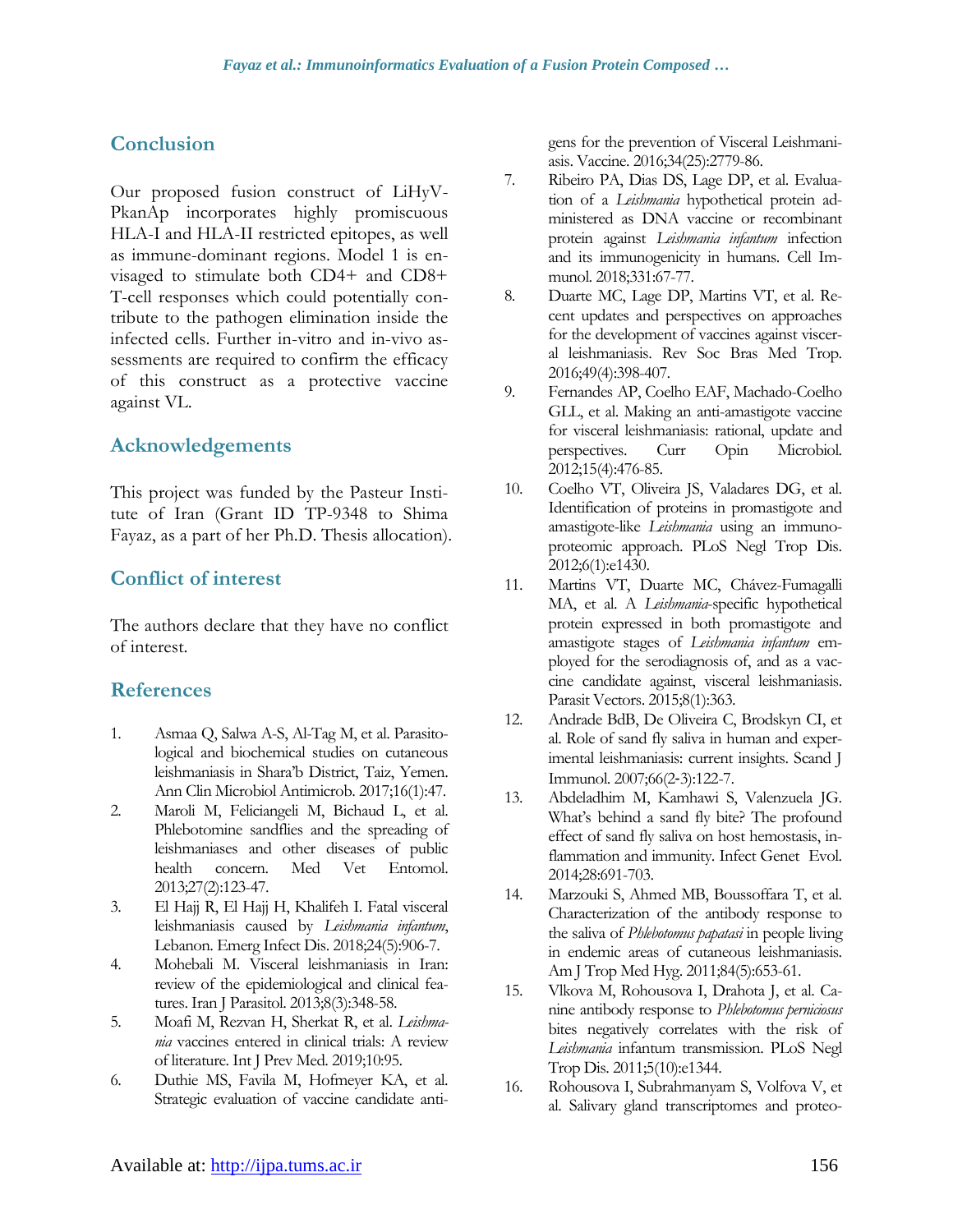mes of *Phlebotomus tobbi* and Phlebotomus sergenti, vectors of leishmaniasis. PLoS Negl Trop Dis. 2012;6(5):e1660.

- 17. Martín-Martín I, Molina R, Jiménez M. Kinetics of anti-*Phlebotomus perniciosus* saliva antibodies in experimentally bitten mice and rabbits. PLoS One. 2015;10(11):e0140722.
- 18. Lestinova T, Rohousova I, Sima M, et al. Insights into the sand fly saliva: Blood-feeding and immune interactions between sand flies, hosts, and *Leishmania*. PLoS Negl Trop Dis. 2017;11(7):e0005600.
- 19. Sima M, Ferencova B, Warburg A, et al. Recombinant salivary proteins of *Phlebotomus orientalis* are suitable antigens to measure exposure of domestic animals to sand fly bites. PLoS Negl Trop Dis. 2016;10(3):e0004553.
- 20. Zahra N, Davood K, Morteza A, et al. Epidemiological Aspects of Visceral Leishmaniasis in Larestan and Ghiro-Karzin Counties, Southwest of Iran. Osong Public Health Res Perspect. 2018;9(2):81-5.
- 21. Duthie MS, Pereira L, Favila M, et al. A defined subunit vaccine that protects against vectorborne visceral leishmaniasis. NPJ Vaccines. 2017;2(1):1-9.
- 22. Tamura K, Stecher G, Peterson D, et al. MEGA6: molecular evolutionary genetics analysis version 6.0. Mol Biol Evol. 2013;30(12):2725-9.
- 23. Armenteros JJA, Tsirigos KD, Sønderby CK, et al. SignalP 5.0 improves signal peptide predictions using deep neural networks. Nat Biotechnol. 2019;37(4):420-3.
- 24. Abedini F, Rahmanian N, Heidari Z, et al. Diversity of HLA class I and class II alleles in Iran populations: Systematic review and Meta-Analaysis. Transpl Immunol. 2021;69:101472.
- 25. Ebrahimkhani S, Farjadian S, Ebrahimi M. The Royan Public Umbilical Cord Blood Bank: Does It Cover All Ethnic Groups in Iran Based on HLA Diversity? Transfus Med Hemother. 2014;41(2):134-8.
- 26. Ashouri E, Norman PJ, Guethlein LA, et al. HLA class I variation in Iranian Lur and Kurd populations: high haplotype and allotype diversity with an abundance of KIR ligands. HLA. 2016;88(3):87-99.
- 27. Esmaeili A, Rabe SZT, Mahmoudi M, et al. Frequencies of HLA-A, B and DRB1 alleles in a large normal population living in the city of

.

Mashhad, Northeastern Iran. Iran J Basic Med Sci. 2017;20(8):940-3.

- 28. Amirzargar A, Mytilineos J, Farjadian S, et al. Human leukocyte antigen class II allele frequencies and haplotype association in Iranian normal population. Hum Immunol. 2001;62(11):1234-8.
- 29. Mosayebi M, Dalimi Asl A, Moazzeni M, et al. Differential genomics output and susceptibility of Iranian patients with unilocular hydatidosis. Iran J Parasitol. 2013;8(4):510-5.
- 30. Doytchinova IA, Flower DR. VaxiJen: a server for prediction of protective antigens, tumor antigens and subunit vaccines. BMC Bioinformatics. 2007;8(1):4.
- 31. Bui HH, Sidney J, Li W, et al. Development of an epitope conservancy analysis tool to facilitate the design of epitope-based diagnostics<br>and vaccines. BMC Bioinformatics. and vaccines. BMC Bioinformatics. 2007;8(1):361.
- 32. Gupta S, Kapoor P, Chaudhary K, et al. In silico approach for predicting toxicity of peptides and proteins. PLoS One. 2013;8(9):e73957.
- 33. Dimitrov I, Flower DR, Doytchinova I. AllerTOP--a server for in silico prediction of allergens. BMC Bioinformatics. 2013;14 Suppl 6(Suppl 6):S4.
- 34. WILKINS MR G, Bairoch A, Sanchez J, et al. Protein identification and analysis tools in the ExPASy server. Methods Mol Biol. 1999;112:531-52.
- 35. Geourjon C, Deleage G. SOPMA: significant improvements in protein secondary structure prediction by consensus prediction from multiple alignments. Comput Appl Biosci. 1995;11(6):681-4.
- 36. Cuff JA, Clamp ME, Siddiqui AS, et al. JPred: a consensus secondary structure prediction server. Bioinformatics. 1998;14(10):892-3.
- 37. Ferrè F, Clote P. DiANNA: a web server for disulfide connectivity prediction. Nucleic Acids Res. 2005;33(suppl\_2):W230-W2.
- 38. Zhang Y. I-TASSER server for protein 3D structure prediction. BMC Bioinformatics. 2008;9(1):40.
- 39. Wiederstein M, Sippl MJ. ProSA-web: interactive web service for the recognition of errors in three-dimensional structures of proteins. Nucleic Acids Res. 2007;35(suppl\_2):W407-W10.